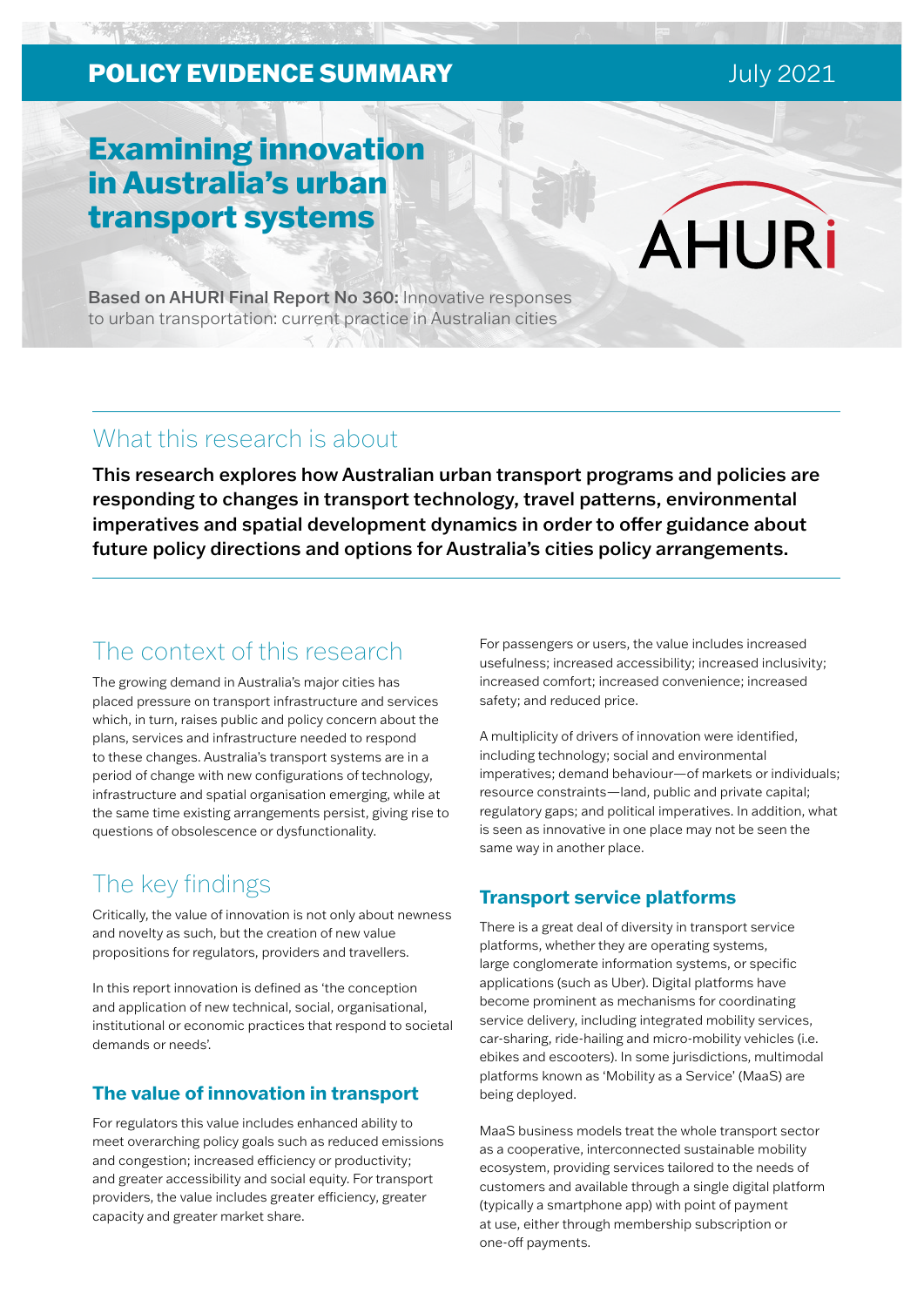#### **Autonomous vehicles**

There is considerable uncertainty as to the technological viability of autonomous (or driverless) vehicles (AVs), their operation within urban transport systems, their effects on travel behaviour and the institutional arrangements that should accompany their adoption. There are mixed views regarding their benefits and drawbacks for car dependency, increased distances travelled, urban expansion, reduced mass public transport use and their compatibility with complex urban environments with high levels of pedestrian activity. The timing of driverless car availability and rollout remains unclear.

#### **Ride-hailing and car sharing**

Ride-hailing offers a useful case study of disruptive innovation generating a regulatory response, with four ways that cities internationally have regulated ride-hailing:

- Singapore established a register records system to manage ride-hailing, without setting an entry threshold.
- California created a regulatory middle ground, allowing ride-hailing to operate with government regulatory oversight.
- London classified ride-hailing services under the private hire vehicles regulation system and set up a lower entry threshold—however, London has since tightly regulated Uber.
- France saw Uber as a traditional taxi operation subject to orthodox taxi regulation, which prevented the firm from entering the market.

### **Influencing travel behaviour**

Many innovations seek to influence travel behaviour, typically to reduce reliance on private cars. One of the largest of such efforts was the TravelSmart program that operated in major Australian cities during the late-1990s and 2000s. The program sought to modify travel behaviour through direct consultations with households, providing guidance and information about car use and sustainable alternatives. The results were often ambivalent; a small proportion of households altered their travel behaviour away from the car, but there wasn't an accompanying gain in sustainable travel.

The TravelSmart experience suggests that efforts to reduce car dependence that focus on behaviour alone and do not involve wider policy frames that reduce the convenience or raise the cost of car use relative to other modes are unlikely to be successful.

#### **Increasing public transport**

Good quality public-transport network planning can improve the quality of service experienced by users and, in turn, support patronage growth.

The relative density of population, as determined by dwelling density, can determine the potential level of ridership of public transport. If a city is dispersed, then public transport cannot operate to high service levels and remain viable under prevailing financing arrangements.

Another view is that public transport patronage is independent of urban form, and that service quality—in terms of convenience of access to destinations via public transport networks—is the determining factor. To improve public transport patronage, policies should focus on improving the quality of service provided, measured by variables such as:

- directness and speed of routes
- comfort
- safety and reliability of services
- convenient transfers among highly connected networks
- legibility of services in terms of wayfinding, maps and schedules.

There remain many opportunities for innovation in the provision of public transport in Australian cities that do not depend on technological innovations—rather, they involve institutional innovation.

"The TravelSmart experience suggests that efforts to reduce car dependence that focus on behaviour alone and do not involve wider policy frames that reduce the convenience or raise the cost of car use relative to other modes are unlikely to be successful. "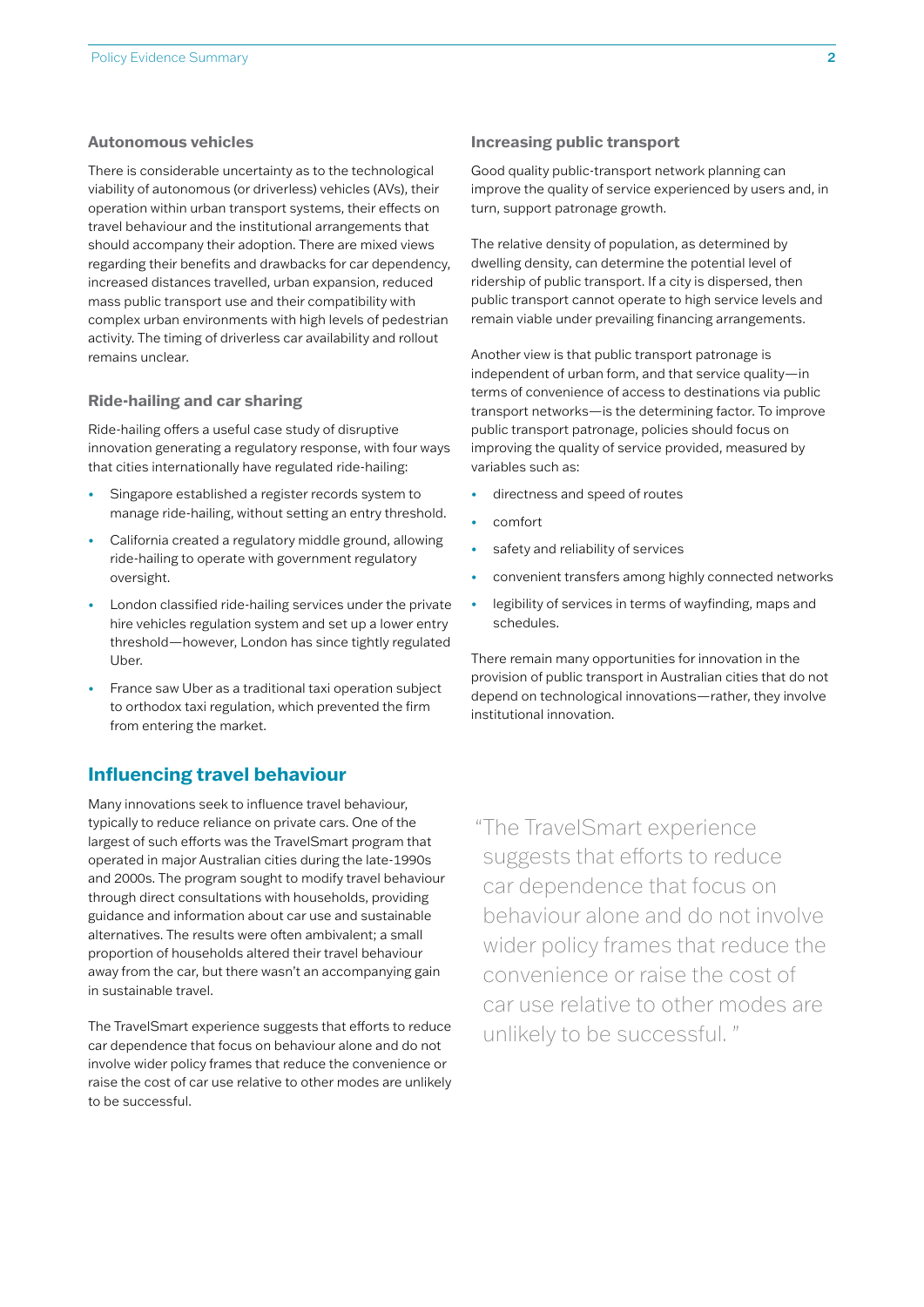#### **Telecommuting**

Telecommuting involves workers using information and communications technology (ICT) to avoid travelling to a workplace. With improvements to ICT over recent decades, telecommuting has been viewed as a potential mechanism for reducing vehicle kilometres travelled, as well as reducing road and public transport network congestion.

There is substantial evidence that the COVID-19 experience resulted in large proportions of employees and employers experiencing telecommuting, with significant proportions keen to utilise it for a much greater proportion of work practices. The extent and durability of such shifts is difficult to predict.

#### **Urban structures**

Efforts to manage urban structure often involve coordination of transport and land-use planning around key nodes within metropolitan areas. These efforts may be considered innovative in relation to prevailing patterns, but they face impediments such as:

- the complications associated with ongoing cardependent travel
- the task of coordinating and regulating land-use activities
- institutional and political support.

The expansion of metropolitan areas typically requires consideration of infrastructure servicing, but less effort is often dedicated to public transport provision. A stable viable model of urban fringe and ex-urban demandresponsive transit is not yet confirmed as established, apart from very specialist tasks such as disability mobility.

### **Climate change and pricing**

Innovation to cope with the negative costs of transport infrastructure as experienced through various forms of pollution, including greenhouse gas emissions, includes electric vehicle uptake; road pricing; and improved parking-pricing regimes and regulation.

Road pricing is open to innovation, not only in relation to technologies that provide for less intrusive roaduse recording but also to institutional models and the potential to advocate for the wider benefits that would accrue from price signals that reduce road use at the same time as raise funds for broader environmental and transport objectives.

There is potential for innovation in car parking pricing in terms of technologies, regulations and institutional models. However, this needs to be understood within the generalised framework of support for automobile travel, as parking is a consequence of wider settings.

### **Infrastructure procurement**

Infrastructure procurement focusses on value capture and public-private partnerships (PPPs). If implemented carefully, value-capture models can be a robust financing alternative that could effectively support sustainable urban development and generate revenue for transport schemes. They have been successfully deployed in international jurisdictions.

"Road pricing is open to innovation, not only in relation to technologies that provide for less intrusive road-use recording but also to institutional models and the potential to advocate for the wider benefits that would accrue from price signals that reduce road use at the same time as raise funds for broader environmental and transport objectives."